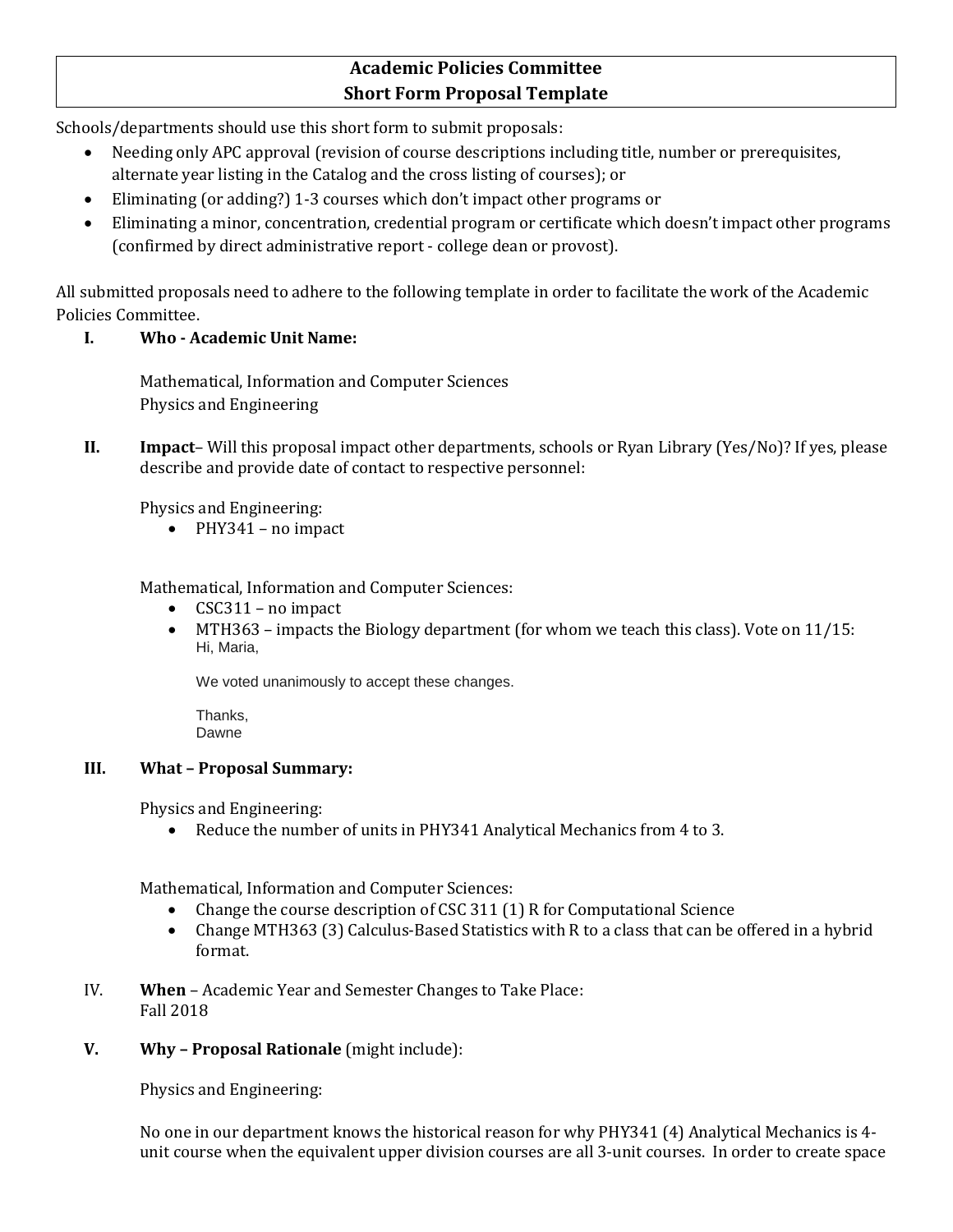for other curricular changes that we need to make, it makes sense to bring this course into alignment with the others.

Mathematical, Information and Computer Sciences:

CSC311 (1) R for Computational Science description has been adjusted to include machine learning in the list of topics covered. This change involves a slight adjustment in the course content. This modification has been made to align our curriculum with national CS standards.

MTH363 (3) Calculus-Based Statistics with R has been taught as a face to face course. However, for the last several years MTH203 Introduction to Statistics has been taught as a hybrid and the department has found the "flipped classroom" pedagogy that has been used in MTH203 is an effective way to teach statistics. We would like to use this same pedagogy with the students in MTH363. The interlocking scheduling in STEM at PLNU is like a puzzle. So the intent is to place MTH363 in its traditional time slot on MWF and hold class fewer days per week (see the schedule below). This class will be 50% hybrid.

Current Schedule is a two-week rotation:

| M                               | F                        |
|---------------------------------|--------------------------|
| Week 1   Lecture Lecture        | R work in<br>class       |
| <b>Week 2</b>   Lecture Lecture | Open lab<br>for $R$ work |

Proposed Hybrid Schedule as a two-week rotation:

| $\mathbf M$ | $\mathbf{X}$ | г |
|-------------|--------------|---|
|             |              |   |

|  | <b>Week 1</b> On-line Mini-Lecture and $R$ work in<br>Work Activities class      |  |
|--|----------------------------------------------------------------------------------|--|
|  | <b>Week 2</b> On-line Mini-Lecture and Open lab for<br>Work Activities $R$ work* |  |

\*this open lab is a time for students come and get help but is not required.

#### **VI. How – Curricular Changes:**

- A. Step 1: In the Catalog Review folder (H:\Catalog Review) provided by the VPAA Office use *track changes* to prepare the proposed catalog text.
- B. Step 2: Arrange a meeting with the APC chair and Records liaison to review the catalog text proposal and receive assistance in submission of proposed catalog copy. Include this with your proposal.

\_\_\_\_\_\_\_\_\_\_\_\_\_\_\_\_\_\_\_\_\_\_\_\_\_\_\_\_\_\_\_\_\_\_\_\_\_\_\_\_\_\_\_\_\_\_\_\_\_\_\_\_\_\_\_\_\_\_\_\_\_\_\_\_\_\_\_\_\_\_\_\_\_\_\_\_\_\_\_\_\_\_\_\_\_\_\_\_\_\_\_

Total course/unit additions: 0 Total course/unit deletions: 1 Staffing increase/decrease: 0 Library resourcing impact: None Net Financial impact: None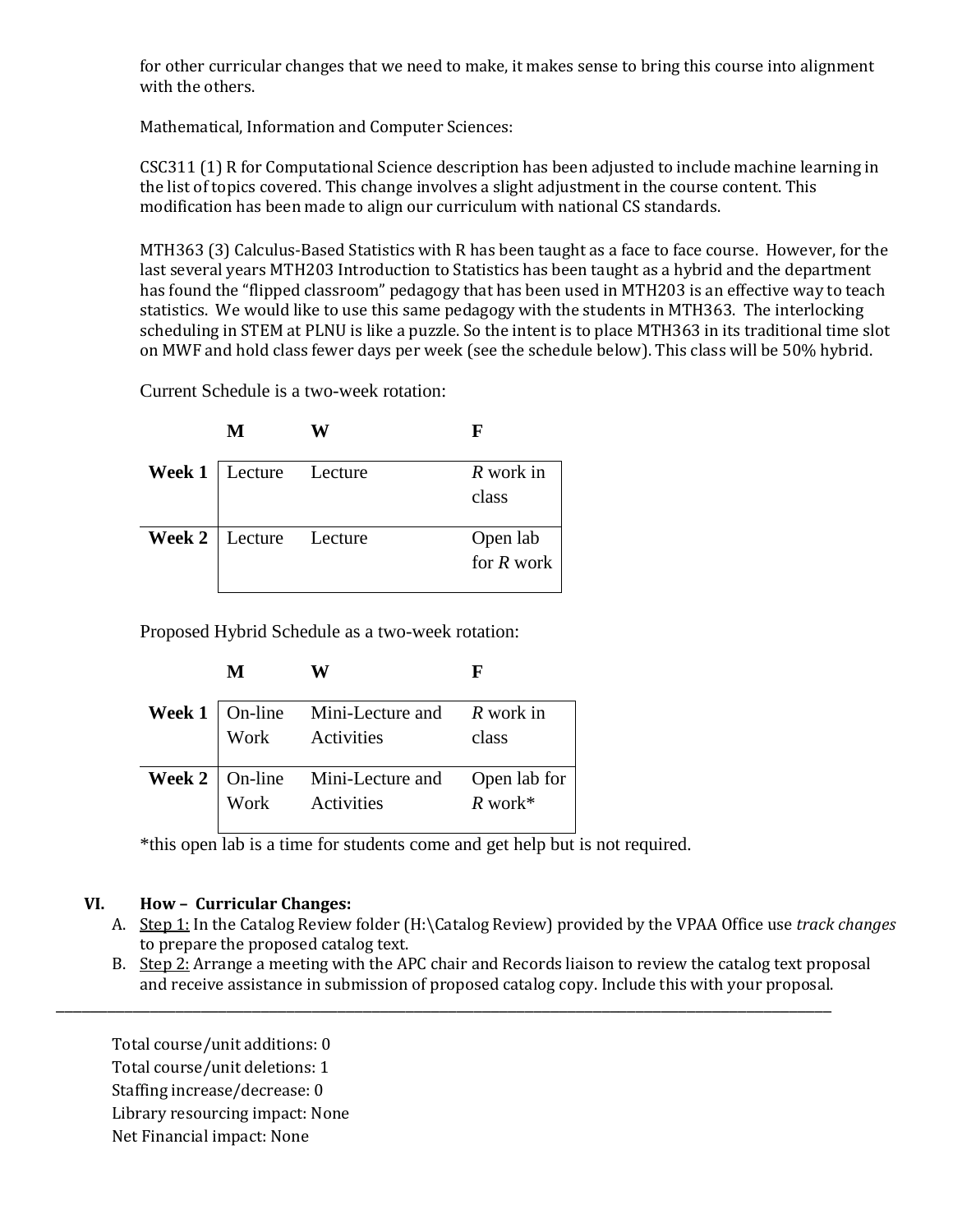I have reviewed this proposal and the items above and believe the proposal meets all university requirements, don not impact other departments or programs, and is ready for APC review.

Department or School Direct Report:

College Dean or Provost as applicable:

\_\_\_\_\_\_\_\_\_\_\_\_\_\_\_\_\_\_\_\_\_\_\_\_\_\_\_\_\_\_\_\_\_\_\_\_\_\_\_\_\_\_\_\_\_\_\_\_\_\_\_\_ Date\_\_\_\_\_\_\_\_\_\_\_\_\_\_

Note: Submit completed short form proposal to the APC chair not later than one month prior to the APC meeting at which you hope it can be placed on the agenda.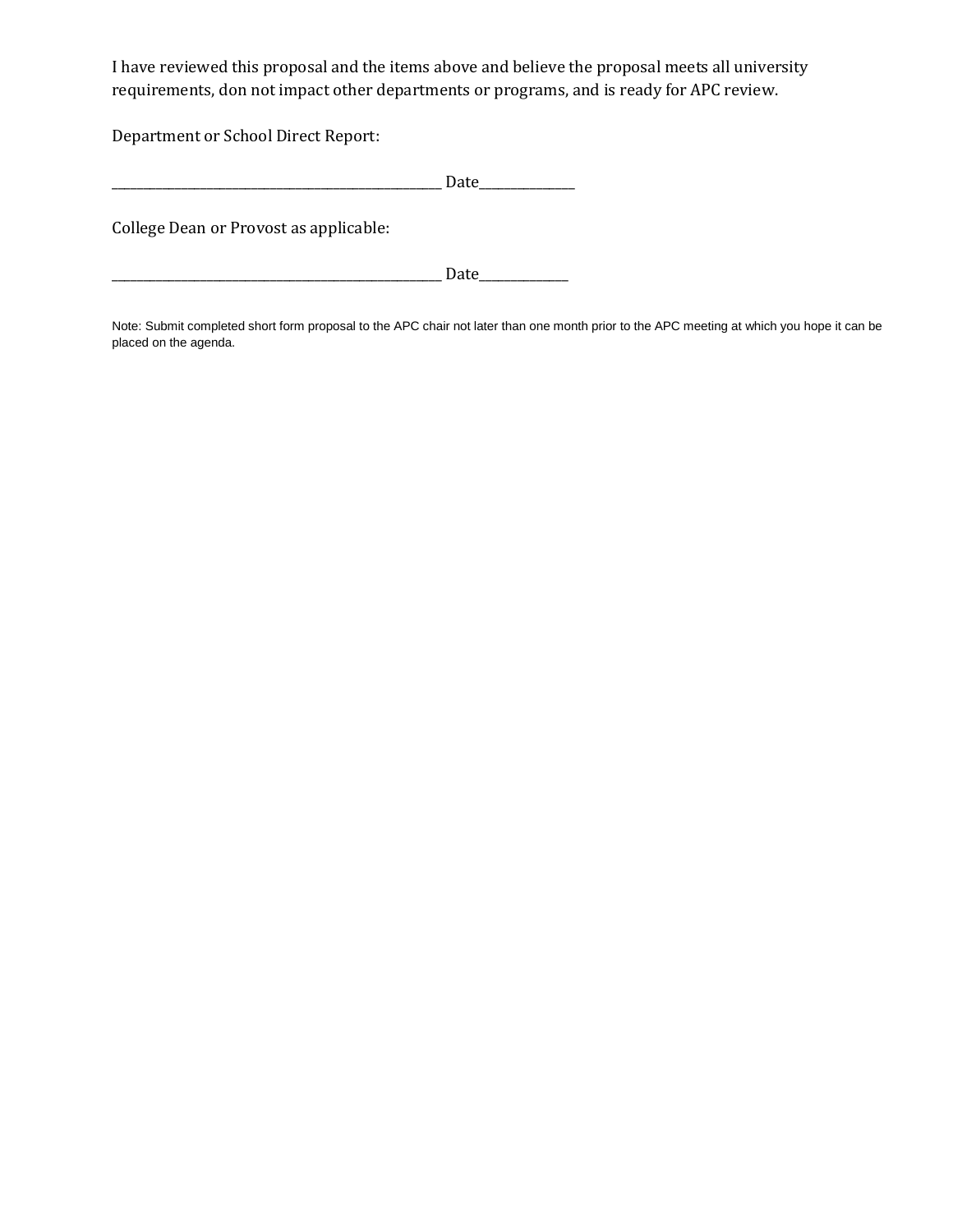## **ACADEMIC POLICIES COMMITTEE LONG FORM PROPOSAL TEMPLATE**

- Proposals should use this long form if they:
	- o Need faculty and/or WASC approval.
	- o Request elimination, addition or revision of multiple courses and/or courses impacting other departments or schools.
	- o Request elimination, addition or revision of a major, minor, concentration or credential program.
- All submitted proposals need to adhere to the following template in order to facilitate the work of the Academic Policies Committee.

## **Section 1: Proposal Summary**

- **1. Today's Date:** November 8, 2017
- **2. Academic Unit Name:**  Mathematical, Information and Computer Sciences Physics and Engineering
- 3. **Submitted by:** Maria Zack
- **4. Recorded Department/School Vote** (Please provide the number and percentage of department/school faculty who voted in approval for this proposal): 11, 100% of those who are not on sabbatical
- 5. **Academic Year** (Provide academic year and semester changes are to take place): Fall 2018
- 6. **Is this proposal a result of a Program Review (Yes/No)? If not, please provide explanation:**

We are in the midst of Program Review and one of the targets of our review process is to obtain ABET accreditation for our Engineering programs. ABET requires that the institution graduate a cohort in the new curriculum before accreditation is awarded. We are proposing to change the courses in the first year curriculum for Physics and Engineering Physics majors, that will allow us to use the Fall 2018 cohort for our ABET application (the rest of the curricular changes will be done after program review and not implemented until Fall 2019).

7. **Overall Proposal Rationale** (Briefly describe the nature of the proposed changes or the proposed new academic offering):

We are making two changes to help facilitate our Program Review work and speed up the ABET accreditation process (see above).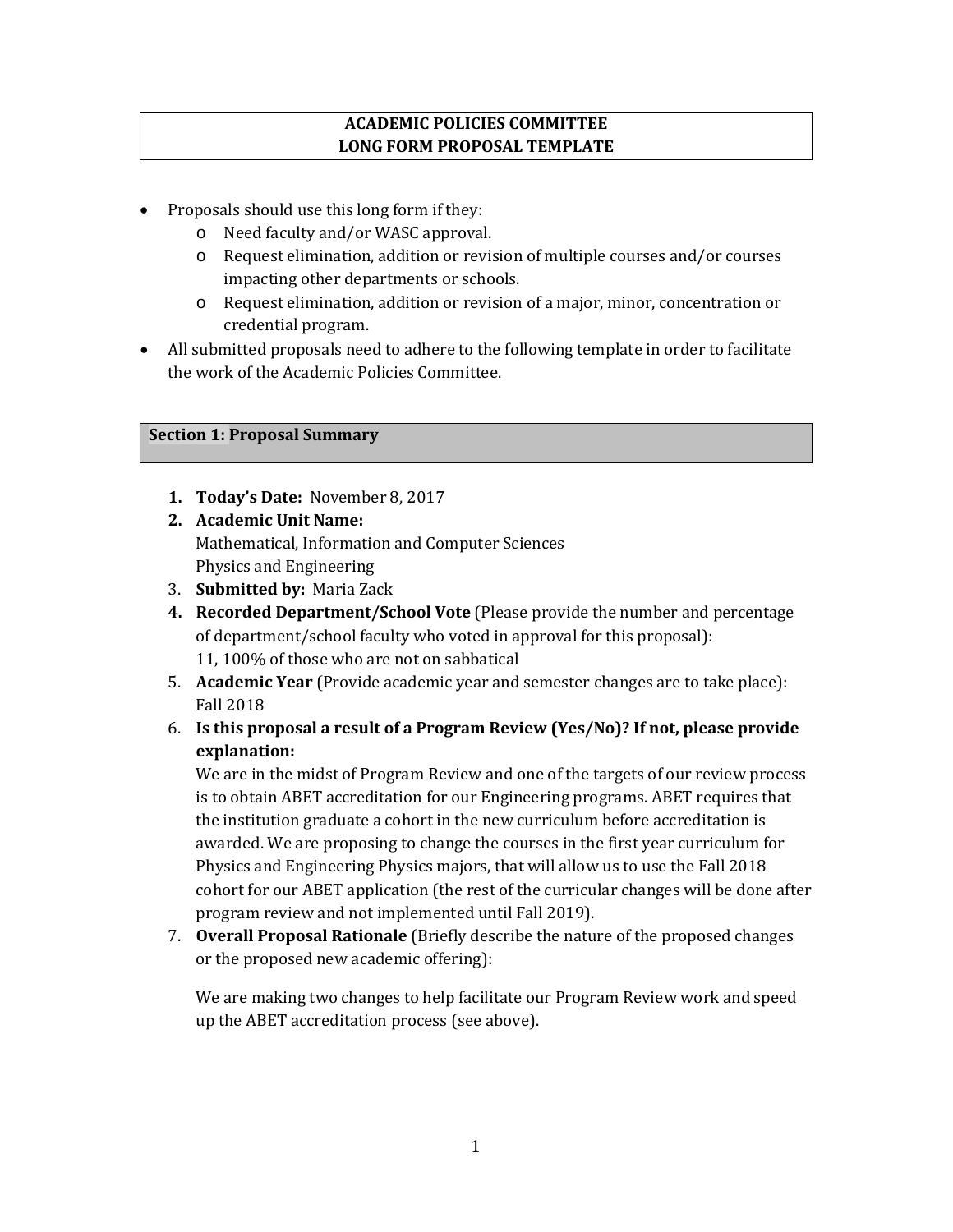**1. Impact on Other Department(s)/School(s)** (Are there other departments/schools impacted by this proposal? If so, how did the other department[s]/school[s] vote on this proposal?):

Chemistry is impacted by the department moving some chemistry from required to recommended. They voted on this information on:

Impact:

CHE152 16-18 fewer students annually

CHE153 1-3 fewer students annually

#### **2. Impact on Library Services:**

- a. Will there be any new library acquisitions needed to support the proposed changes? (Yes/No):
- b. If yes, please contact the Director of Ryan Library and provide further information below.
	- i. Provide the date the director was contacted:
	- ii. Briefly describe the needed acquisitions:

### **Section 3: What and Why**

**Proposals** (For each proposal or group of proposals, provide a description and rationale.): In order to facilitate a change to the Physics and Engineering Physics programs in their first year, we are deleting two classes, adding two classes and making some changes in which courses are required, elective and recommended.

To meet ABET accreditation standards for the number of engineering units, CSC143 and CSC154 need to be cross-listed as engineering courses (EGR143 and EGR154 respectively)

The deleted courses: EGR110 (1, but 2-unit faculty load) Computational Methods for Engineers & Scientists I

EGR120 (1, but 2-unit faculty load) Computational Methods for Engineers & Scientists II

Added courses: EGR111 (1) Introduction to Engineering I EGR111L (1) Introduction to Engineering I Lab EGR122 (2) Introduction to Engineering II EGR122 (1) Introduction to Engineering II Lab EGR143 (3) Introduction to Computer Programming (note that this is just a cross-listing of CSC143)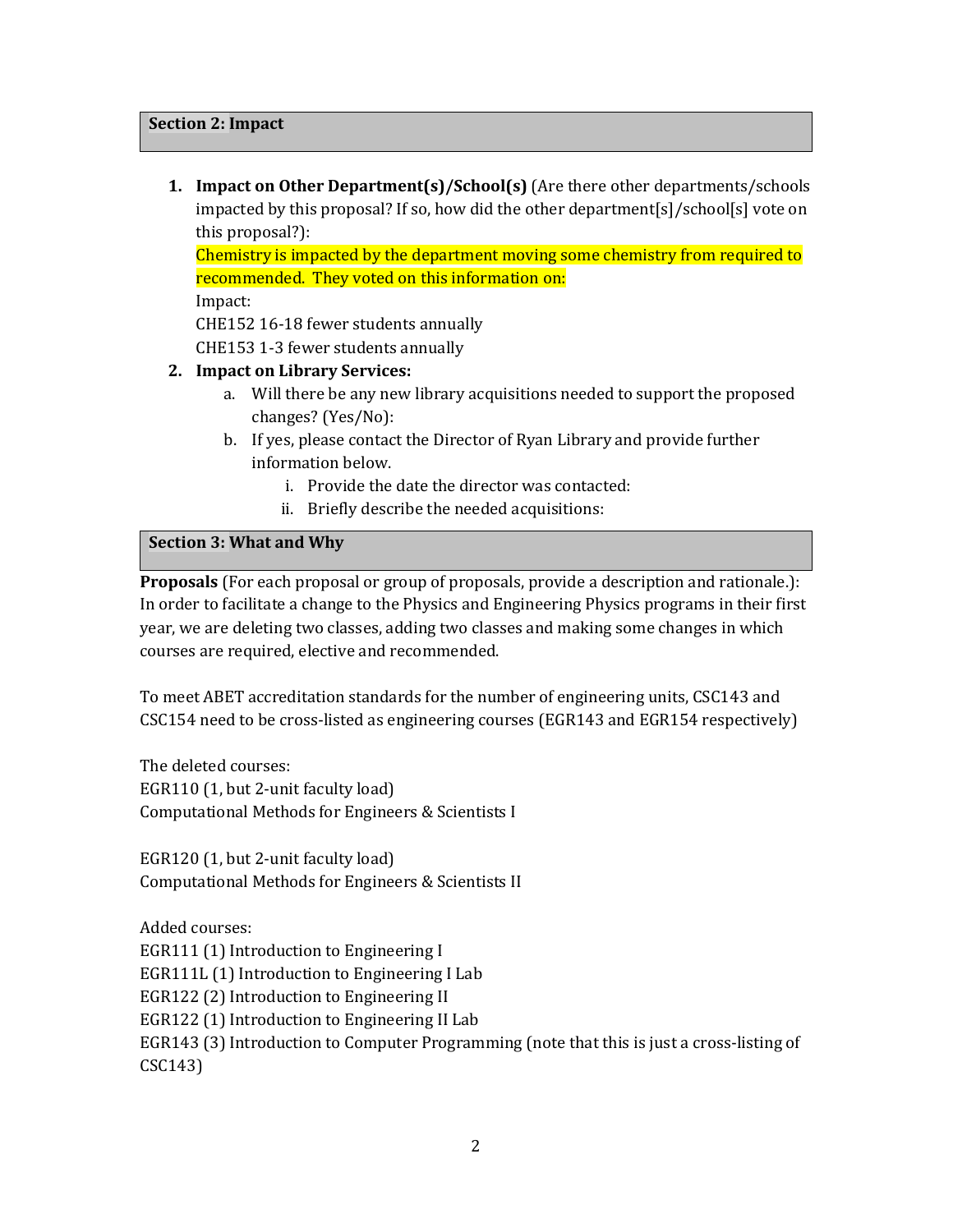EGR154 (4) Objects and Elementary Data Structures (note that this is just a cross-listing of CSC154)

One course moved to recommended for Physics: CHE153 (3) General Chemistry II

One course moved to recommended for Engineering Physics: CHE152 (3) General Chemistry I

## **Section 4: \*\*\*FOR NEW PROGRAMS ONLY\*\*\***

- **A. Course Learning Outcomes** Please provide the course learning outcomes.
- **B. Assessment Plan** Please provide an assessment plan.

**N/A**

#### **Section 5: Catalog Edits**

- **Step 1:**
	- o In the Catalog Review folder (H:\Catalog Review) provided by the VPAA Office use *track changes* to revise, add or eliminate the current and/or proposed catalog text. This applies to majors, minors, concentrations or certificates. This proposed text will accompany the proposal.
- **Step 2:**
	- o Arrange a meeting with the APC chair to review the completed portion of the proposal and to receive assistance from the Records liaison in submission of current and/or draft proposed catalog copy called for.

#### **Section 6: Summary Checklist**

**Review course and staffing impact with your academic unit's direct report (College Dean or Provost).**

**Total course additions: 6 (2 simply cross listing) Total course deletions: 2 Total unit additions: 5 Total unit deletions: 2 units for students, 4 units faculty load**

**Staff impact (increase or decrease):** None **Rotation of courses or deletions of sections to accommodate additions:**